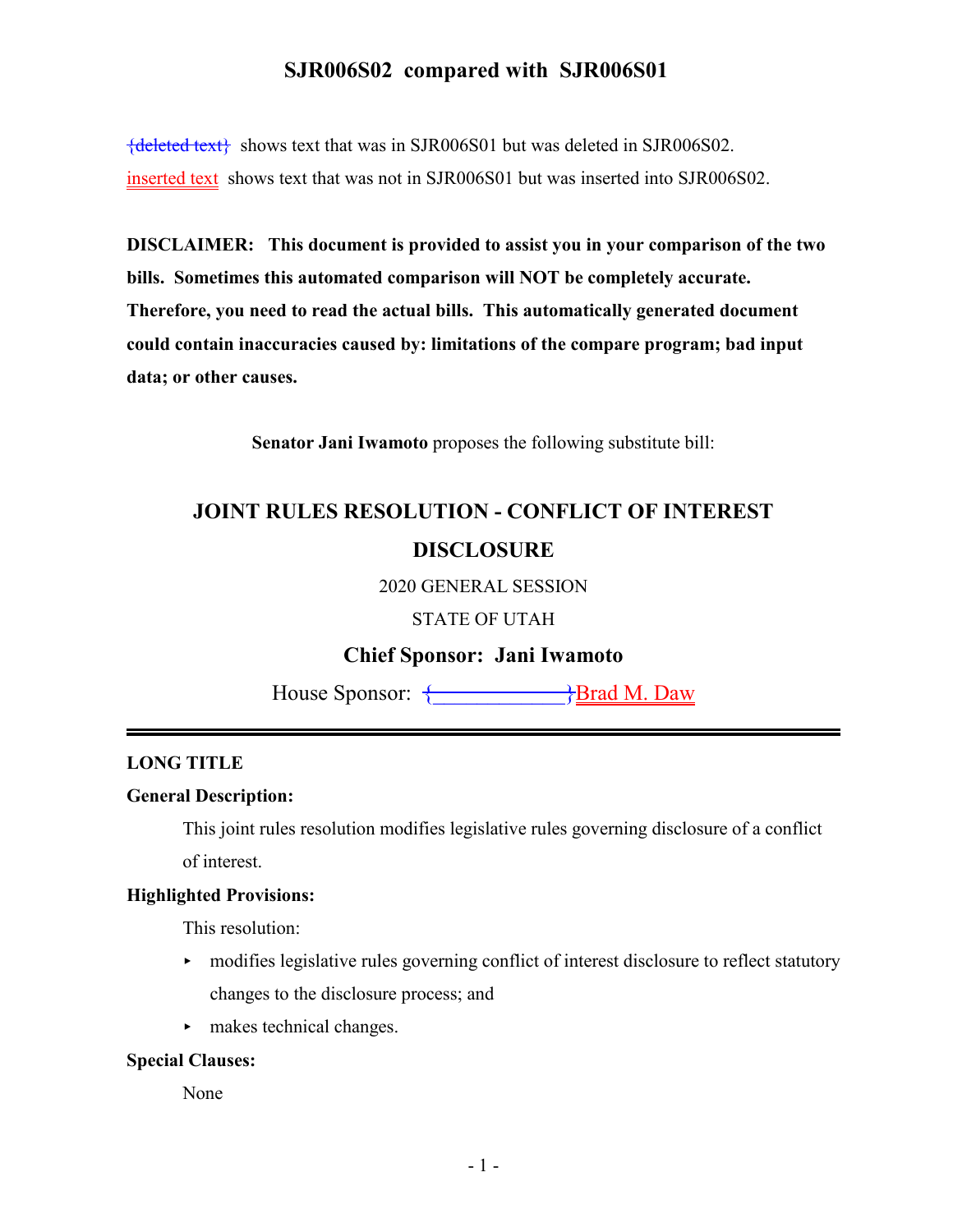**Legislative Rules Affected:**

AMENDS:

**JR6-1-201**

*Be it resolved by the Legislature of the state of Utah:*

Section 1. **JR6-1-201** is amended to read:

### **JR6-1-201. Declaring and recording conflicts of interest.**

(1) As used in this section  $\frac{1}{2}$  "conflict]:

(a) "Conflict of interest" means the same as that term is defined in Utah Code Section 20A-11-1602.

(b) "Conflict of interest disclosure" means the same as that term is defined in Utah Code Section 20A-11-1602.

 $(2)$  A legislator shall file a financial disclosure form in compliance with Utah Code Section 20A-11-1603 and according to the requirements of this section:

 $[(a)$  on the first day of each general session of the Legislature; and

[(b) each time the legislator changes employment.]

 $[(3)$  The financial disclosure form shall include the disclosures required by  $]$ 

(2) A legislator shall file a conflict of interest disclosure by complying with the

requirements of Utah Code Title 20A, Chapter 11, Part 16, Conflict of Interest Disclosures.  $\{\}$ 

 $[(4)$  (a) The financial disclosure form shall be filed with:

 $[(i)$  the secretary of the Senate, for a legislator that is a senator; or

 $[(ii)$  the chief clerk of the House of Representatives, for a legislator that is a

representative.]

[(b) The secretary of the Senate and the chief clerk of the House of Representatives shall ensure that: (i) blank financial disclosure forms are made available on the Internet and at the offices of the Senate and the House of Representatives; and (ii) financial disclosure forms filed under this rule are made available to the public on the Internet and at the offices of the Senate or the House of Representatives.]

{(2) A legislator shall complete an annual conflict of interest disclosure in accordance with Utah Code Title 20A, Chapter 11, Part 16, Conflict of Interest Disclosures.}[(5) (a)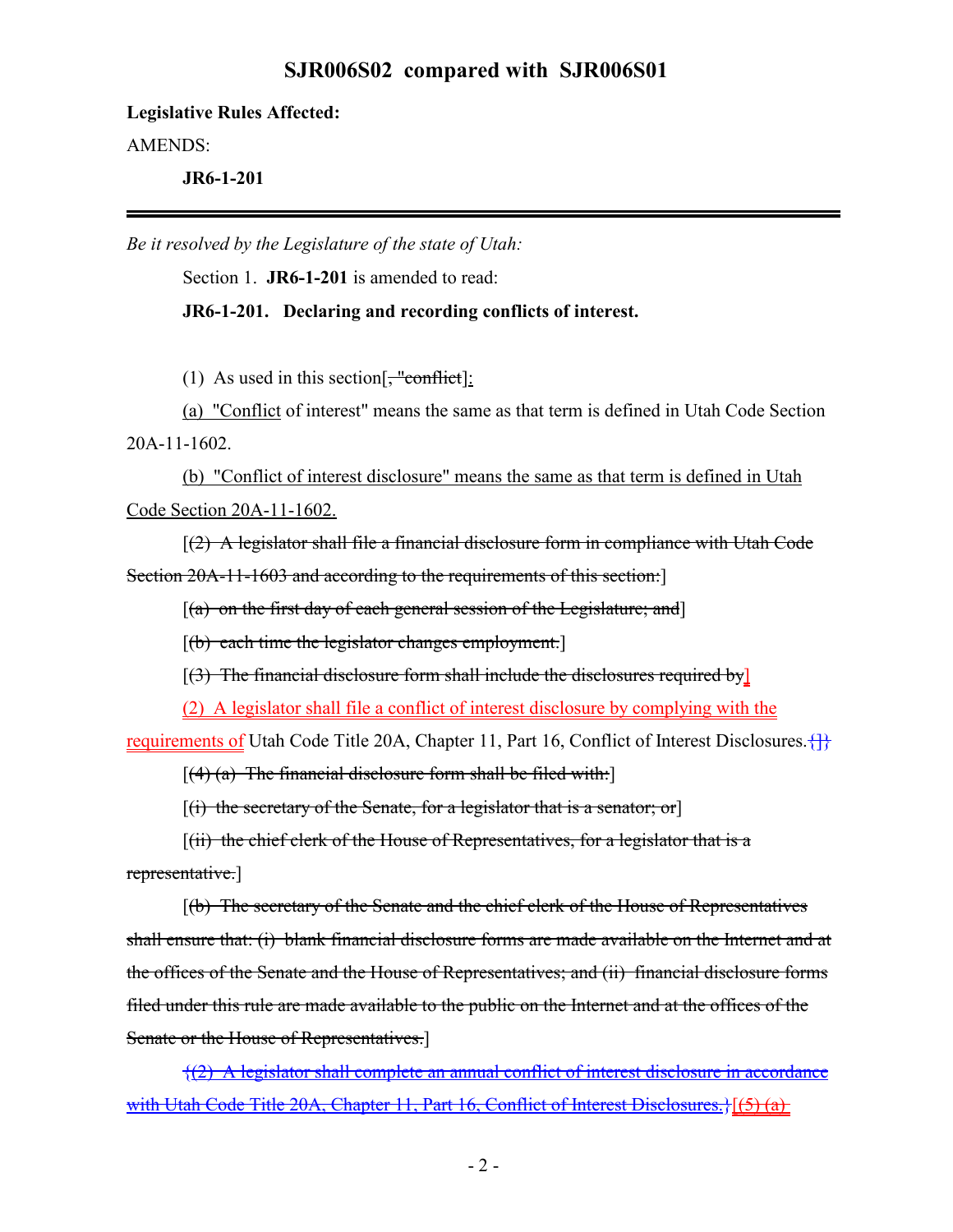Before or during any vote on legislation or any legislative matter in which]

(3) (a) For a legislator who is a senator, the secretary of the Senate shall ensure that a link to the legislator's conflict of interest disclosure is available to the public on the Senate's website.

(b) For a legislator who is a representative, the chief clerk of the House of Representatives shall ensure that a link to the legislator's conflict of interest disclosure is available to the public on the House of <del>{Representatives<sup>}</sup>}</del>Representative's website.

 $\{[(5)] (4) (a)$  Before or during any vote on legislation or any legislative matter in which $\{(4)$  If a legislator has actual knowledge that the legislator has a conflict of interest [which] that is not stated  $\{\}$  on the legislator's financial disclosure form filed under Subsection (2), that { in the conflict of interest disclosure, the } legislator shall, before or during a vote on legislation or any legislative matter, orally declare to the committee or **[body before which the** matter is pending] legislative body:

 $[(\overrightarrow{t})]$  (a) that the legislator may have a conflict of interest; and

 $[\overrightarrow{iii}]$  (b) what that conflict is.

 $[(b)$  The] (5) A verbal declaration of a conflict of interest under Subsection (4) shall be recorded:

(a) for a declaration made on the floor, in the Senate or House Journal by the secretary of the Senate or the chief clerk of the House of Representatives  $\{\text{shall:}\}$ [shall:]; or

(b) for a declaration made in a committee or other meeting, in the minutes of the meeting.

[(i) direct committee secretaries to note the declaration of conflict of interest in the minutes of any committee meeting; and

[(ii) ensure that each declaration of conflict declared on the floor is noted in the Senate Journal or House Journal.]

{ (b) (i) If a legislator makes an oral declaration described in Subsection (4)(a) during a meeting, the declaration shall be noted in the minutes of the meeting.

(ii) If a legislator makes an oral declaration described in Subsection  $(4)(a)$  on the floor of the Senate or the floor of the House of Representatives, the secretary of the Senate or the chief clerk of the House of Representatives shall ensure that the declaration is noted in the Senate Journal or House Journal.